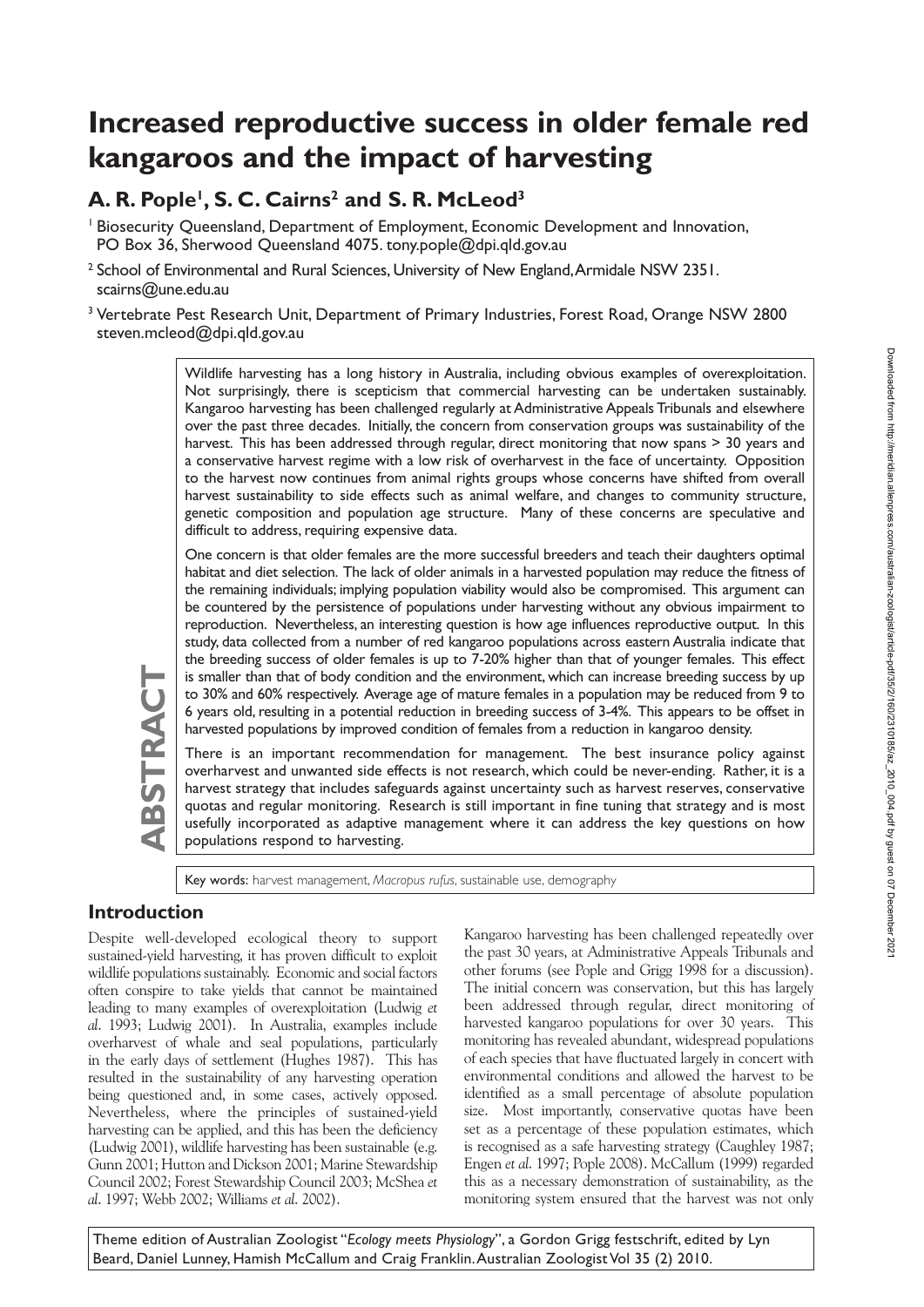sustainable, but was seen as such. Regular estimates of population size using tangible counting methods such as aerial survey provide a far more convincing case for sustainability than complex population models based on harvest data. In many wildlife-harvesting operations, particularly fisheries, harvest data (e.g. catch-per-uniteffort) are used to indirectly monitor the population. Overexploitation of fish populations has often resulted from an inability to detect declining stocks in the catch data (Hilborn and Walters 1992). In stark contrast, kangaroo management uses data, primarily from aerial survey, that are independent of the harvest and free of the usually untested assumptions associated with indirect monitoring.

Opposition to kangaroo harvesting now comes from animal rights groups with concerns over side effects (see Wilson 1999). The potential side effects of harvesting are well recognised (e.g. Caughley 1983; Pople and Grigg 1998), and include reductions in average population size, increases in the resource base, and changes in age structure, gene frequencies and a population's dynamic behaviour, and changes to community structure. For kangaroos, the likely effects appear to be of little conservation concern (Pople and Grigg 1998). Animal welfare has also been a concern, as some kangaroos are only wounded when shot and some young-at-foot are orphaned.

One concern is that harvesting will have a detrimental effect on the reproductive output of a population, compromising sustainability. Non-selective harvesting will reduce the

average age of individuals in a population. This effect is exacerbated in kangaroos because harvesters preferentially shoot larger, older animals as larger skins and heavier carcasses are more valuable (Pople 1996). Kangaroos continue to grow through life, although females to a lesser extent than males, and so older animals of a particular sex tend to be larger (Jarman 1989; Pople 1996). Croft (2004) argued that older females are important to the overall reproductive success of a kangaroo population. Older red kangaroo females appear to have a higher probability of rearing young through to weaning (Bilton and Croft 2004). In addition, their daughters can learn habitat and diet selection from their mothers by being allowed to remain in the natal home range. Thus, if maternal age has a strong influence on breeding success, then a reduction in the average age of females in a population through harvesting could alter a population's dynamics more than expected from simply reducing the proportion of mature animals. Thus, it should be useful to see the extent to which reproductive success increases with maternal age. This was one aim of this study. A second aim was to consider whether such an assessment was important to ensure the sustainability of kangaroo harvesting.

### **Methods**

This project used data on female age, body condition, and the age and presence of young from 922 mature, red kangaroo females randomly shot from seven widely separated locations in eastern Australia (Fig. 1) (*n* at each



Figure 1. Location of study sites where random shot samples of red kangaroos were taken. Sampling years are shown in brackets. JC, Julia Creek (1995, 1996); Bd, Bladensburg (1995); Te, Terrick Terrick (1993); Cw, Currawinya (1993); Be, Boorungie (2000); Mu, Mulyungarie (1993); Bu, Bulgunnia (1993).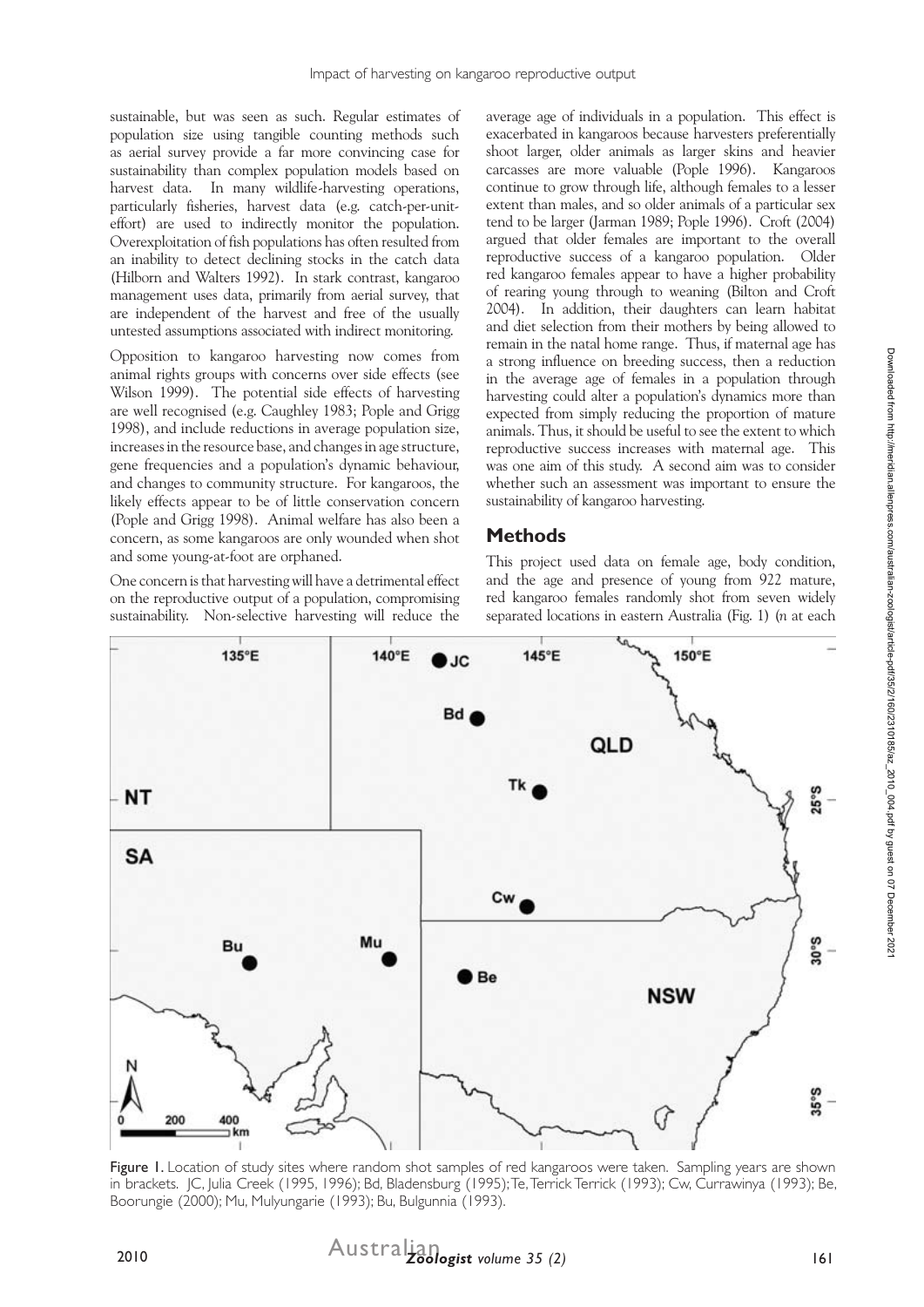location ranged 79-228) in most cases in a single year at each location between 1993 and 2000, thus spanning a broad range of environmental conditions. Harvest rate also varied considerably across the seven locations. These animals form a subset of population samples taken in a number of studies to assess aspects of the demography of red kangaroos (Pople and Cairns 1995; Pople 1996; Hacker *et al*. 2003; Pople 2006). Details of methods are given in the references. Briefly, maternal age was determined for South Australian and Queensland sites from a molar index (Kirkpatrick 1970, with a 95% confidence interval of  $\pm 0.3$ ) years). At Boorungie in New South Wales, eye lens weight was used to estimate age, which McLeod *et al*. (2006) considered was suitable for grouping animals into 1-2 age classes. At all sites, a pouch young's age was determined from its hind foot length (Kirkpatrick 1970, with a 95% confidence interval of  $\pm$ 2-7% of estimated age). The presence of a young-at-foot was determined by the presence of a lactating teat (other than that suckling the pouch young) (Frith and Sharman 1964). Only sexually mature females were used in the analysis, with maturity determined from maternal age, the condition of the pouch and teats and in some cases the reproductive tract (Sharman 1964).

Breeding success in female red kangaroos has been measured elsewhere by the proportion of females with young-at-foot and by mean pouch young age (e.g. Newsome 1965; Shepherd 1987). These measures may be confounded by the fact that females with pouch young > 120 days old will have weaned their young-at-foot. Pouch young age and the proportion of females with young-at-foot therefore need to be considered together. One way of achieving this is to determine whether females are breeding to full potential (bfp). Females with pouch

young < 120 days old and no young-at-foot are not breeding to full potential. Females with pouch young > 120 days old, or with pouch young and a young-at-foot, are breeding to full potential. The percentage of females breeding to full potential (%bfp) in a sample can then be used as a measure of breeding success. Only females  $\geq 3$ years old were considered in the statistic because younger females may have been rearing their first young.

Logistic regression was used to model the influence of maternal body condition, age and 'location' (i.e. the study site) as a proxy for local environmental conditions, on %bfp. An index of maternal body condition was calculated from the residuals of the multiple regression of log(body weight) as a function of log(age), log(hind foot length) and again the dummy variable 'location'. This relationship accounted for the non-linear relationship between body weight and a one-dimensional quantity such as length and the known variation in growth patterns between geographically-separated study sites (Pople 2006).

Analyses were performed using R 1.9.1 (R Development Core Team 2003). Models were simplified by stepwise removal of non-significant ( $P > 0.05$ ) terms from the full model (Crawley 2002).

#### **Results**

Harvesting can clearly and not surprisingly alter the age structure of both sexes in kangaroo populations (Pople 1996, 2006). An example of this effect is shown in Figure 2, where there is a greater proportion of older individuals of both sexes in the unharvested population at Currawinya, compared with the heavily-harvested population at Terrick Terrick.



Figure 2. Age structures of (a) an unharvested red kangaroo population at Currawinya and (b) a harvested red kangaroo population at Terrick Terrick in eastern Australia (Fig. 1) sampled over 1993-95. Bars (stippled, female; open, male) represent the proportions (± 95% CI from bootstrapping) of the non-juvenile population in each age class.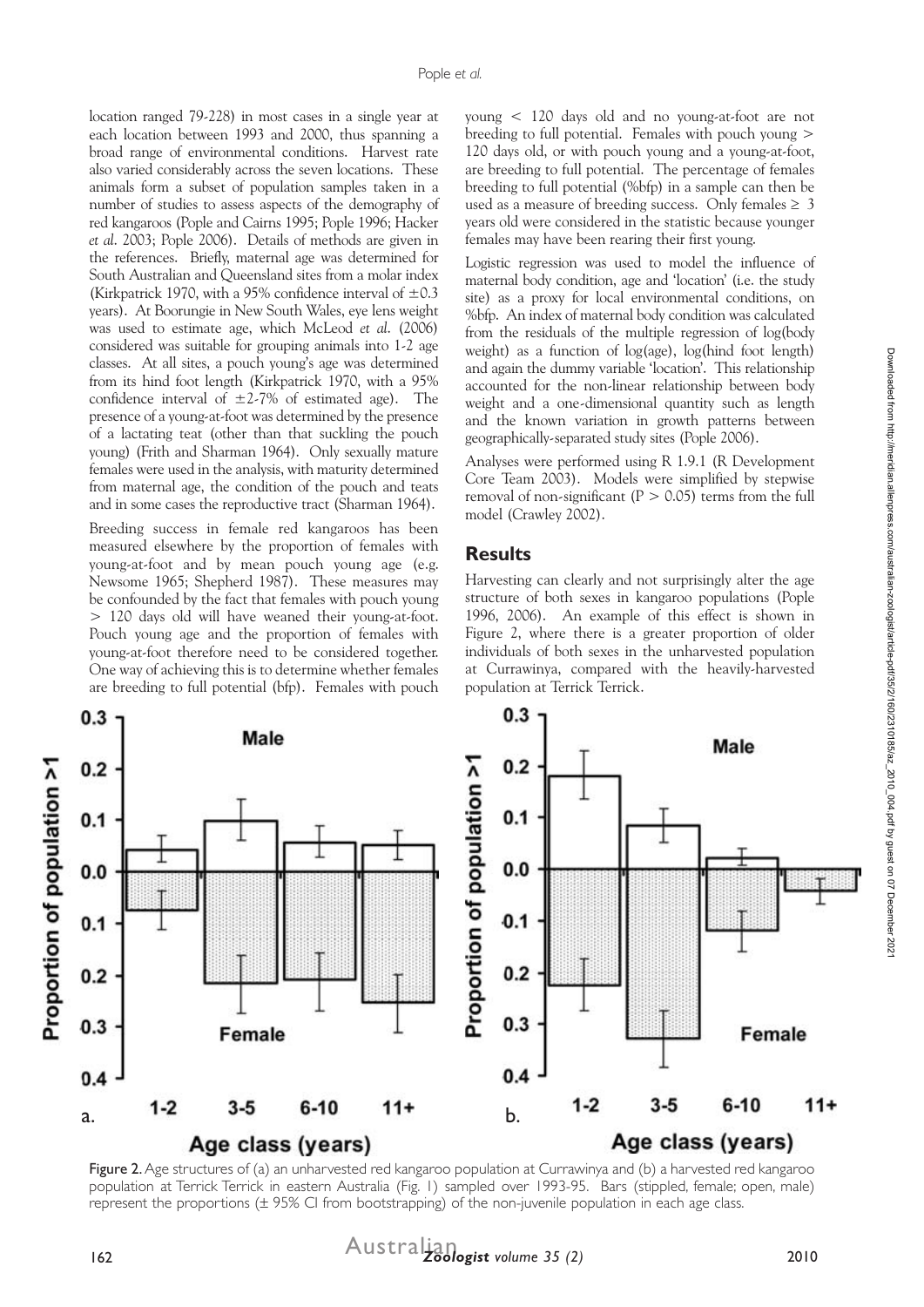Log(body weight) was best modelled as a function of the main effects log(age), log(hind foot length) and location. There was no support for the inclusion of interactions between these variables.

The most parsimonious model predicting %bfp included all three terms, maternal age, body condition and location, but no interactions. There was no strong evidence of overdispersion. The final model took the form:

%bfp =  $100 \times 1/(1 + 1/\exp$ (intercept + age + condition + location))

Parameter estimates are shown in Table 1. The relative influences of each term in the model can be seen graphically by comparing how much each variable affects %bfp (Fig. 3). Depending on the value of age and condition, location is responsible for variation in %bfp of up to 60%. Holding condition constant, maternal age changes %bfp by 7-20% (Fig. 3a). Finally, holding age constant, condition changes %bfp by up to 30% (Fig. 3b). Environmental conditions are clearly the major determinant of reproductive success, although within a site there will be variation in body condition among individuals. Maternal age is a lesser influence.

The potential effect of harvesting on reproductive success can be quantified by comparing the average age of mature females in the two populations shown in Figure 2, which represent the extremes in average age among the seven populations sampled. At Currawinya, which is unharvested, the average age of mature females is 9 years old. At Terrick Terrick, which is heavily harvested, the average age of mature females is 6 years old. Using the logistic regression model described above, this reduction in average age would result in a reduction in breeding success of 3-4%, where condition ranges -0.2-0.2. The result is virtually identical if the actual age distributions are used rather than average age to calculate breeding success.

Table 1. Parameter estimates and associated standard errors for the minimal adequate logistic regression model describing the proportion of red kangaroo females breeding to full potential as a function of maternal age, maternal body condition and location (i.e. dummy variables for seven study sites). See text for details.

| Parameter                  | Estimate | Standard error |
|----------------------------|----------|----------------|
| age                        | 0.053    | 0.020          |
| condition                  | 3.263    | 0.844          |
| intercept (Bladensberg)    | $-1.027$ | 0.277          |
| location (Julia Creek)     | 0.584    | 0.315          |
| location (Terrick Terrick) | 0.848    | 0.304          |
| location (Currawinya)      | 0.871    | 0.308          |
| location (Bulgunnia)       | 1.325    | 0.321          |
| location (Boorungie)       | 1.740    | 0.306          |
| location (Mulyungarie)     | 2.729    | 0.369          |



Figure 3. Fitted logistic regression model predicting reproductive success (i.e. proportion breeding to full potential, bfp) in red kangaroos. Lines represent separate sites across eastern Australia (Fig. 1). From top to bottom in each Figure, the sites are Mulyungarie, Boorungie, Bulgunnia, Currawinya, Terrick Terrick, Julia Creek and Bladensburg. The horizontal line of circles at the top and bottom of each Figure (i.e. 0 and 1 proportion bfp) represent the binary data, showing the distribution of sampled kangaroos across age and condition. The influence of maternal age on proportion bfp is shown in (a) and the influence of body condition is shown in (b).

#### **Discussion**

These results could be incorporated into population models to examine the extent to which changes in age structure reduce rates of recruitment. The indications here are that it would be slight, as Bilton and Croft (2004) similarly suggested for the influence of maternal age on a female red kangaroo's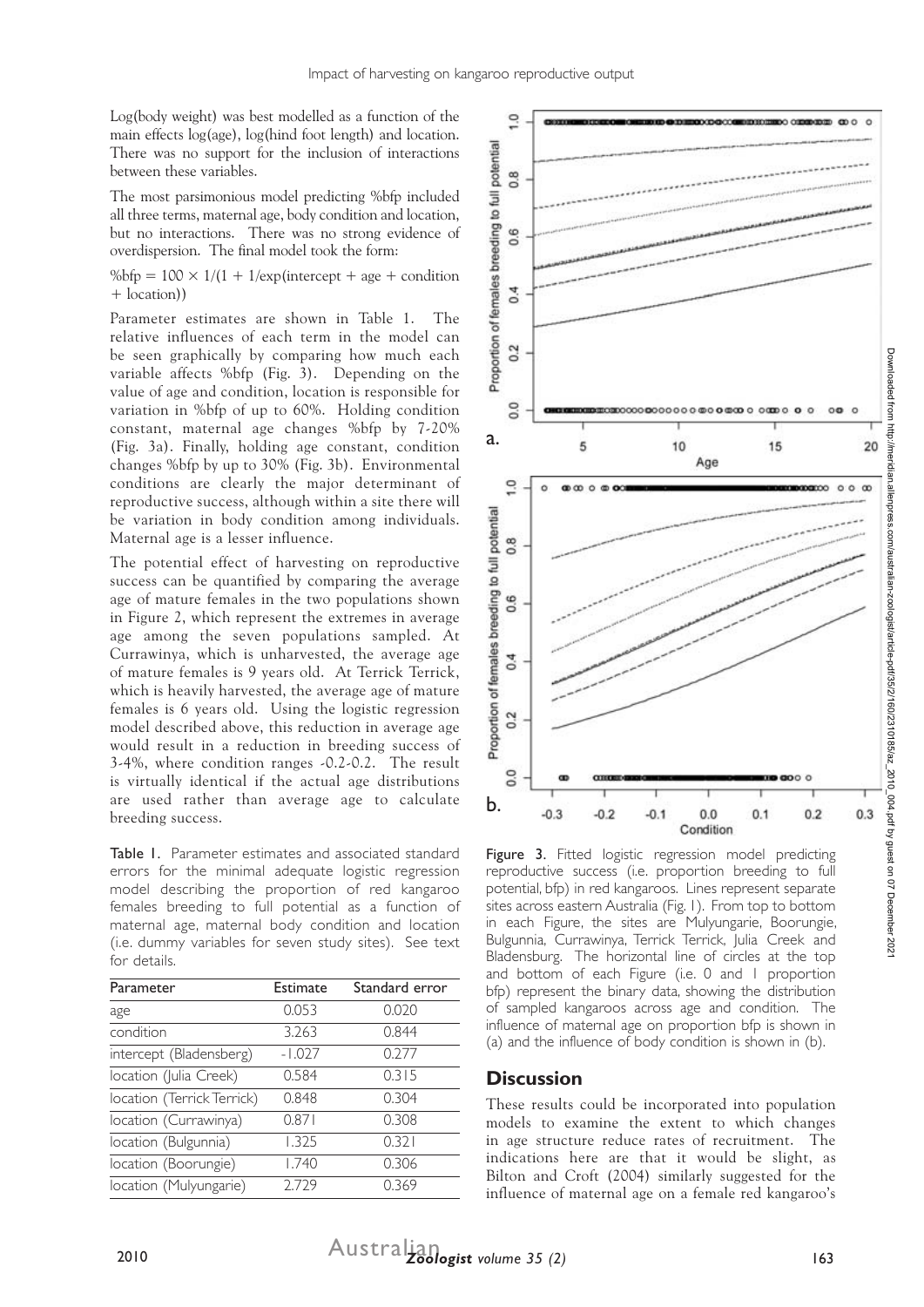lifetime reproductive success. Nevertheless, studies of the population dynamics of harvested populations suggest these populations are not experiencing longterm decline through depressed recruitment following the removal of older, more reproductively-successful animals that are 'educators' of new recruits. A likely explanation for the lack of any decline is that female reproductive success and juvenile survival is enhanced in harvested populations with a reduction in density and subsequent greater availability of resources. Comparisons of breeding success and juvenile survival in harvested and unharvested populations have provided supporting data for this explanation (Pople 1996).

It is tempting to recommend further research such as modelling to explore the effects of reduced reproductive output from a reduction in average age of mature female kangaroos. It is also easy to speculate on other potential impacts of harvesting, with the onus on management to prove no detrimental effect. This can spawn a continuous cycle of questioning and response through often expensive research. However, improved understanding of kangaroo biology is not necessarily going to avoid overharvesting and unwanted side-effects. Such safeguards, with the exceptions of those for animal welfare concerns, are achieved through the harvest strategy which, as outlined earlier, involves conservative quotas that are set as proportions of regular estimates of population size. Harvest reserves such as National Parks provide a further safety net (Gell and Roberts 2003; Tenhumberg *et al*. 2004).

Certainly, some basic ecology of the harvested species is required in developing a harvest strategy. However, the research that is usually required is on how populations respond to harvesting. The complexities of ecological systems dictate that this is best done as experimental or adaptive management (Walters 1986), rather than independent of the harvest and thus requiring extrapolation. With an appropriate, conservative harvest strategy and sufficient monitoring, such an approach can still be precautionary (Parma *et al*. 1998).

#### **Acknowledgements**

**References**

Smith. Haum, Pretoria.

Cambridge University Press: Cambridge.

communities. *Australian Mammalogy* **26**: 101-108.

estimates. *Journal of Theoretical Biology* **186**: 201-212.

Norbert Menke is thanked for providing the map. Gordon Maag is also thanked for collecting many of the shot samples in Queensland, as is Russell Palmer for collecting

**Bilton, A.D. Croft, D.B. 2004.** Lifetime reproductive success in a population of female red kangaroos *Macropus rufus* in the sheep rangelands of western New South Wales: environmental effects and population dynamics. *Australian Mammalogy* **26:** 45-60. **Caughley, G. 1983.** Dynamics of large mammals and their relevance to culling. Pp. 115-126 in *Management of Large Mammals in African Conservation Areas,* edited by R.N. Owen-

**Caughley, G. 1987.** Ecological relationships. Pp. 159-187 in *Kangaroos: their Ecology and Management in the Sheep Rangelands of Australia,* edited by G. Caughley, N. Shepherd and J. Short.

**Crawley, M.J. 2002**. Statistical computing: an introduction to data analysis using S-Plus. Wiley, Chichester, West Sussex. **Croft, D.B. 2004.** Kangaroo management: individuals and

**Engen, S., Lande, R., and Saether, B.-E. 1997.** Harvesting strategies for fluctuating populations based on uncertain population **Hacker, R.B., McLeod, S.R. and Druhan, J. 2003**. Final Report for Project #D8003. Evaluating Alternative Management Strategies for Kangaroos in the Murray Darling Basin. NSW Department of Agriculture, Dubbo.

many of the shot samples in South Australia. A number of commercial harvesters were also involved in sample collection and their efforts are similarly appreciated.

**Hilborn, R. and Walters, C.J. 1992.** *Quantitative Fisheries Stock Assessment: Choice, Dynamics and Uncertainty*. Chapman and Hall, New York.

**Hughes, R. 1987.** *The Fatal Shore*. The Harvill Press, London.

**Hutton, J. and Dickson, B. 2001.** Conservation out of exploitation: a silk purse from a sow's ear? Pp. 440-461 in *Conservation of Exploited Species,* edited by J. Reynolds, G. Mace, K. Redford and J. Robinson. Cambridge University Press, Cambridge.

**Jarman, P.J. 1989**. Sexual dimorphism in Macropodoidea. Pp. 433-447 in *Kangaroos, Wallabies and Rat-kangaroos*, edited by G. Grigg, P. Jarman and I. Hume. Surrey Beatty and Sons, Sydney.

**Kirkpatrick, T.H. 1970.** Studies of Macropodidae in Queensland. 8. Age estimation in the red kangaroo (*Megaleia rufa* (Desmarest)). *Queensland Journal of Agricultural and Animal Science* **27**: 461-462.

**Ludwig, D. 2001**. Can we exploit sustainably? Pp. 16-38 in *Conservation of Exploited Species* edited by J. Reynolds, G. Mace, K. Redford, and J. Robinson. Cambridge University Press, Cambridge.

**Ludwig, D., Hilborn, R. and Walters, C. 1993.** Uncertainty, resource exploitation, and conservation: lessons from history. *Science* **260:** 17-36.

**Marine Stewardship Council 2002**. www.msc.org. Accessed February 2008.

**McCallum, H.I. 1999.** How to count kangaroos. *Australian Zoologist* **31:** 309-316.

**Frith, H.J. and Sharman, G. 1964.** Breeding in wild populations of the red kangaroo, *Megaleia rufa*. *CSIRO Wildlife Research* **9:** 86-114.

Forest Stewardship Council 2003. www.fsc.org. Accessed February 2008.

**Gell, F.R. and Roberts, C.M. 2003.** Benefits beyond boundaries: The fishery effects of marine reserves. *Trends in Ecology and Evolution* **18**: 448-455.

**Gunn, A. 2001.** Conservation and resource use in Arctic ecosystems. Pp. 424-439 in *Conservation of Exploited Species,* edited by J. Reynolds, G. Mace, K. Redford and J. Robinson. Cambridge University Press, Cambridge.